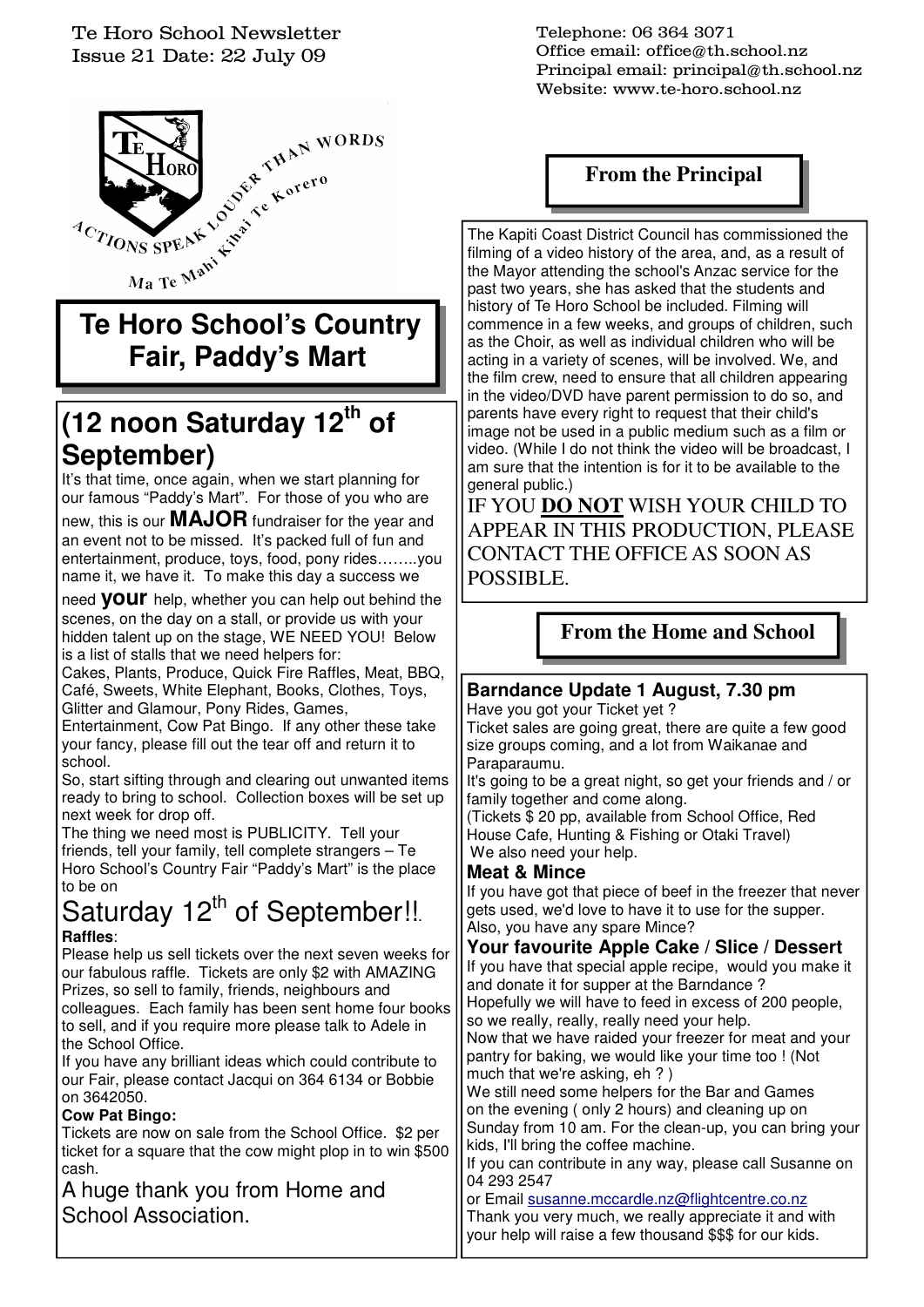#### **Welcome**

We would like to welcome Chayel Elliot-McDonald who has returned to our school from Upper Hutt and is in Room 3.

Our roll now stands at **112**.

#### **New Staff**

We welcome Wendy Tunley, Jayne Lilley-Carter and Amy Edwards who have joined us this Term as Teacher Aides.

#### **Farewell**

At the end of last term we farewelled Jackie Nokes who was a Teacher Aide at Te Horo School for 8 years. We wish her all the very best, and will miss her.

#### **Recycling**

We would like to encourage recycling at Te Horo School. As from Monday we will begin by separating off paper and cardboard for collection from Clean Green, and have other bins for plastics, compost and pig food. There is a lot of work involved in becoming an **ECO** school so we would really appreciate help from you at home. Try to send children to school with less plastic (glad wrap, yoghurt containers etc.) We are also proposing to start a worm farm to take the food scraps when the pigs have gone, so if there is anyone out there who has the experience of worm farming and would like to assist in this venture we would love to hear from you.

#### **Vision Hearing Service**

Yr 3/4 | Otaki 1 vs Te Horo 2

Te Horo 1 vs TKOTR

Joyce Buchanan, Hearing Vision Technician was at school on Tuesday doing a catch up on New Entrants and referrals. If you wish to see the technicians at any time they are available in Otaki 2nd Wednesday of every month at the Medical Centre, 2 Aotaki Street, Otaki.

#### **Yummy Stickers**

Free sports gear just for eating apples! It is as simple as it sounds, just collect the **'YUMMY'** cut out labels from the 2kg bags and/or stickers and send them into school via the clown's mouth. A sticker chart is available on **www.yummy.fruit.co.nz** for you to use, so start buying those apples and send in your stickers or labels. Thank you for your support. **CLASS COMPETITION FOR THE MOST YUMMY STICKERS COLLECTED. HIGHEST CLASS SCORE GETS DOMINOES PIZZA FOR LUNCH. NOW THERES AN INCENTIVE!** 

### **Horowhenua Boys & Girls Agricultural Club**

 It's Agricultural Club time again, so please encourage pupils to be thinking about rearing a calf, lamb or kid. Flower and Vegetable gardens should also not be forgotten. Birth dates for calves are 1st July to 31st August inclusive. Birth Dates for lambs and kids are 15th July onwards. School judging days are to be held between 9th - 14th November 2009. Group Finals at Levin on the 20th November. Garden judging days are to be held between 23rd - 27th November. Garden judging - Final day will be the following week. This garden information does not apply to town school children. Town children are only eligible to enter a calf, lamb or kid at one of our rural schools. They must contact the Secretary of the club so this can be arranged.

## **Home and School Calf**

Home and School would like to give two children the opportunity to raise a calf and compete with it at Lamb and Calf Day. Everything is supplied for you to feed the calf and help with

grooming and leading eg, milk powder, halter, lead, brushes, calf bottle. If you don't have room at home for it you can do it at school in the paddock by the sandpit. If interested get in contact with Stacey Faith phone 364 3359 / 0276836225

**Line Dancing** 

Line dancing this Friday 24th July 7pm. This will be the last lesson before our big night for the Barn Dance, so come along and kick those heels up and have a few laughs. Thanks again Mrs Smith, you are a star!

Last term I lost my bag. It is black with white and red stripes and in block letter it says 'Maui and the Sun' on the front. If you find it please return it to the office. Thank very much, Gregor Carr.



Te Horo Rahui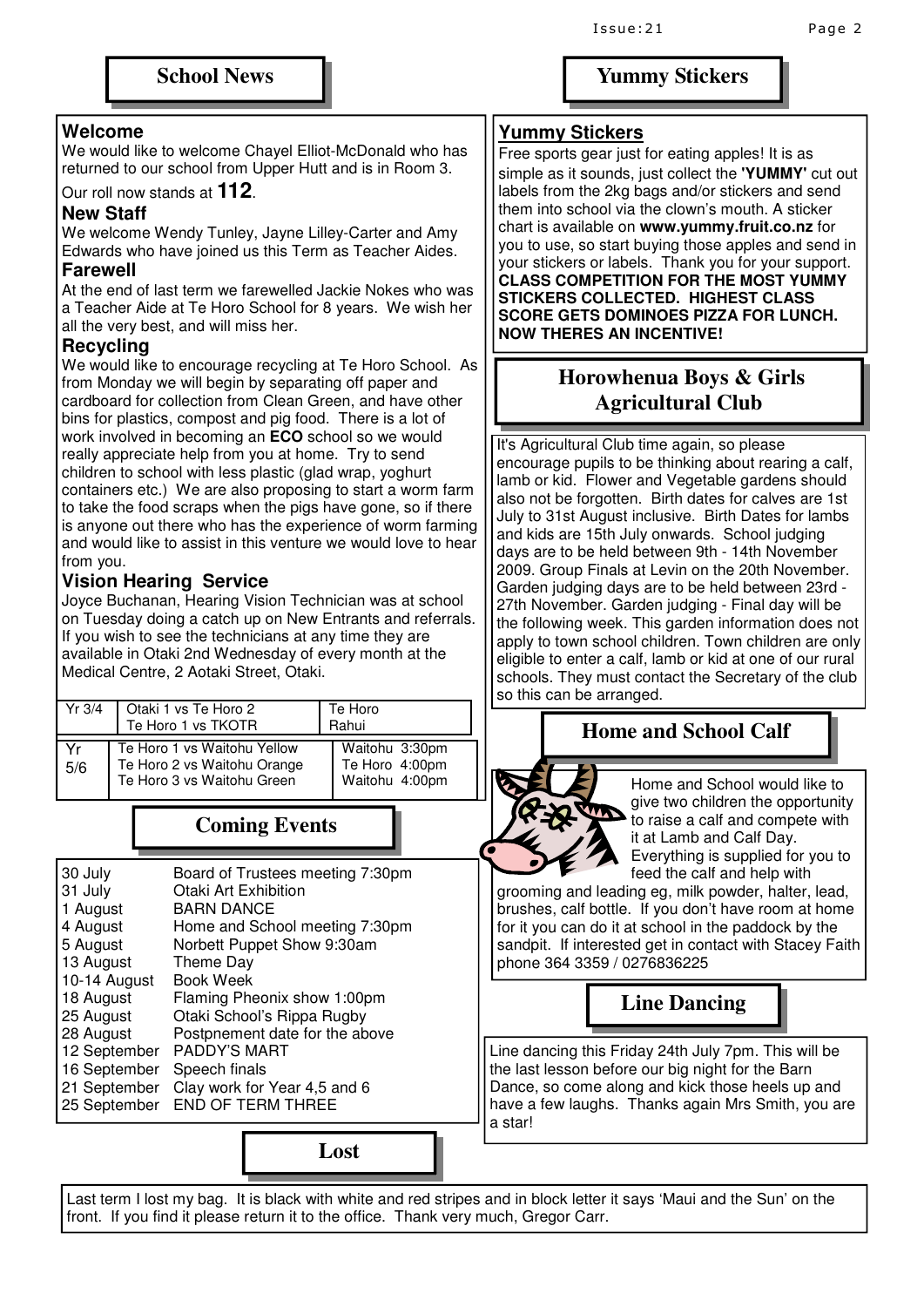

#### Free measure & quote

 Renovations, new homes, Stair, one off furniture, Solid timber, Melamine, Painted finishes. We can draw plans or work from yours Design-manufacture-instal<br>
Free measure & quote<br>
Renovations, new homes, Stair, one of<br>
Solid timber, Melamine, Painted finish<br>
We can draw plans or work from you<br>
We will use any medium you want, to create an<br>
to enhance

 We will use any medium you want, to create an individual product to enhance your home. Phone: 0800 750 500 Fax: 06 364 7119

La Patch, 64 Te Roto Rd, Otaki. 5560.<br>Email:kitchensandfurniture@ihug.co.nz

**Tear offs...** 

**EXHIBITION** *"THE CHANGING FACES OF TE HORO"* **An exhibition at the Otaki Museum 49 Main Street Otaki 8 August - 31 October 2009 Thursdays, Fridays and Saturdays 10 am–2 pm** This exhibition looks at the changes that have taken place in Te Horo from the late 1800's to the present. It offers snapshots of change in the use of land as settlers met the challenges of pressures both good and bad, as well as the improvements in transport and communication.

**Plan now to take time to view this exhibition and invite your friends and family.** 

| <b>PADDY'S MART HELP ON THE DAY:</b>                                                                                                                                                                                           |
|--------------------------------------------------------------------------------------------------------------------------------------------------------------------------------------------------------------------------------|
| I would love to help on the day.                                                                                                                                                                                               |
| My preference would be example and the state of the state of the state of the state of the state of the state of the state of the state of the state of the state of the state of the state of the state of the state of the s |
|                                                                                                                                                                                                                                |
| Suggestions:                                                                                                                                                                                                                   |
| Cow Pat Bingo \$2.00 each<br>Please may I have ____ tickets for the Cow Pat Bingo. Please find enclosed \$____ to cover the<br>same. Please send tickets home with __________________________________ in Room ____.            |
| <b>Barn Dance: Saturday 1 August</b><br>Please may I have ____ tickets to the Barn Dance. Please find enclosed \$____ to cover the same.<br>Please send tickets home with ________________________________ in Room ____.       |
| Camp fundraising sausage sizzle.<br>\$1.50 per sausage wrapped in bread with or without sauce.<br>Please may I place an order for:                                                                                             |
|                                                                                                                                                                                                                                |
|                                                                                                                                                                                                                                |
|                                                                                                                                                                                                                                |
|                                                                                                                                                                                                                                |
| On- 29 July 5 August 12 August 19 August 26 August 2 September<br>9 September 16 September 23 September                                                                                                                        |